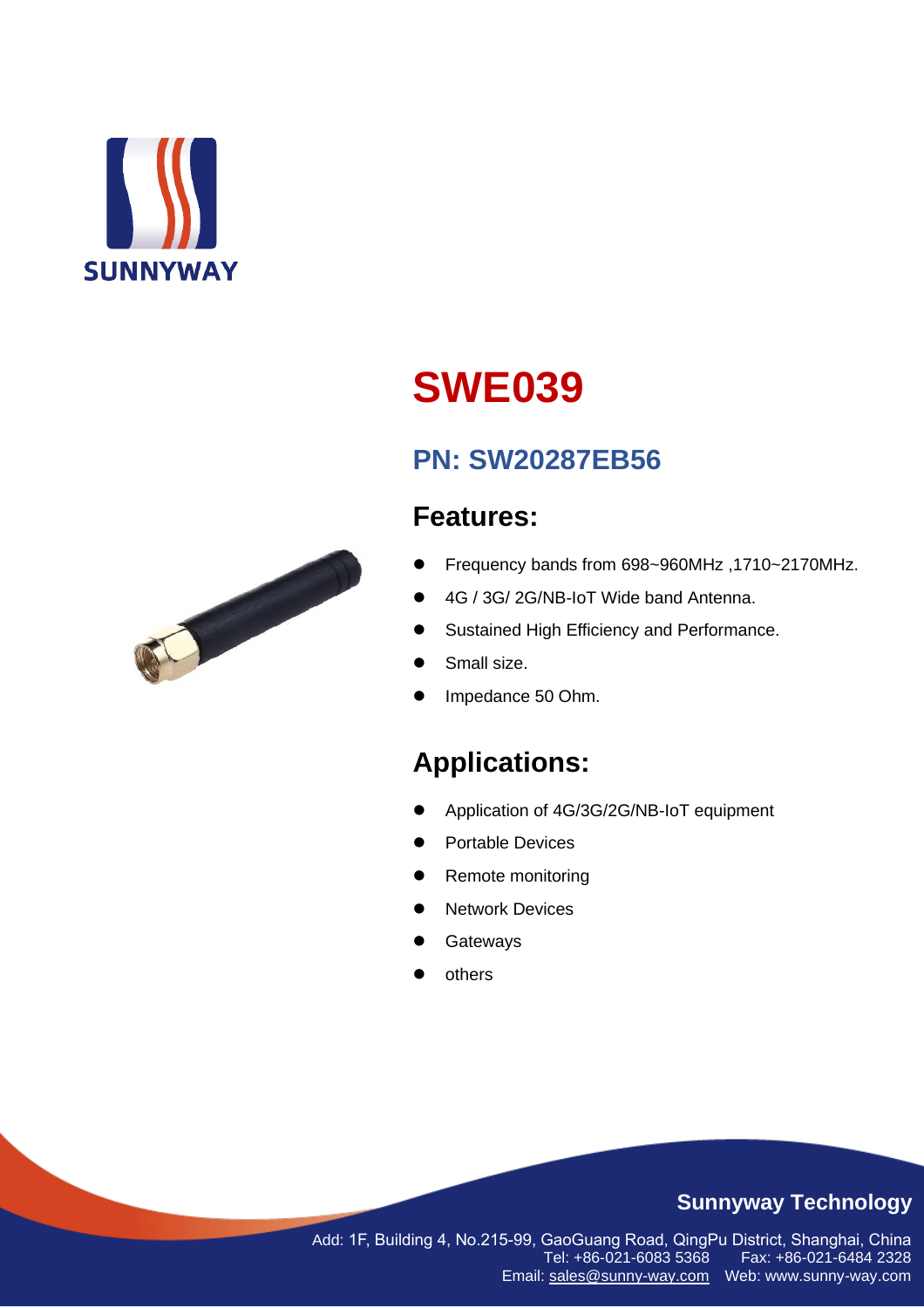

Ω

### **1. Electrical Specifications**

| <b>Standards</b>             | 4G&3G&2G&NB-loT  |                         |  |  |
|------------------------------|------------------|-------------------------|--|--|
| <b>Frequency range (MHz)</b> | 698~960MHz       | 1710~2170MHz            |  |  |
| Peak Gain (dBi)              | $-4.5 - 4.0$     | $0 - 4.0$               |  |  |
| <b>Average Gain (dB)</b>     | $-10.0 - -1.8$   | $-6.4 - -3.6$           |  |  |
| <b>VSWR</b>                  | $< 5.0$          | < 10.0                  |  |  |
| <b>Return Loss(dB)</b>       | $< -3.5$         | $< -1.5$                |  |  |
| Efficiency (%)               | $10.0 - 66.0$    | $23.0 - 44.0$           |  |  |
| <b>Polarization mode</b>     | Linear           | Linear                  |  |  |
| <b>Radiation pattern</b>     | Omni-Directional | <b>Omni-Directional</b> |  |  |
| Output impedance $(\Omega)$  | 50               | 50                      |  |  |
| Max. Input Power(W)          | 25               | 25                      |  |  |

### **2. Mechanical and Environmental Specification**

| <b>Mounting Type</b>              | <b>Connector Mount</b>       |  |  |
|-----------------------------------|------------------------------|--|--|
| <b>Connector Type</b>             | SMA-Male Standard (Straight) |  |  |
| Antenna size(mm)                  | $51.5X\varphi8mm$            |  |  |
| <b>Material</b>                   | <b>ABS</b>                   |  |  |
| <b>Operating Temperature (°C)</b> | $-40$ °C $\sim$ + 85 °C      |  |  |
| Storage Temperature(°C)           | $-40$ °C $\sim$ + 85 °C      |  |  |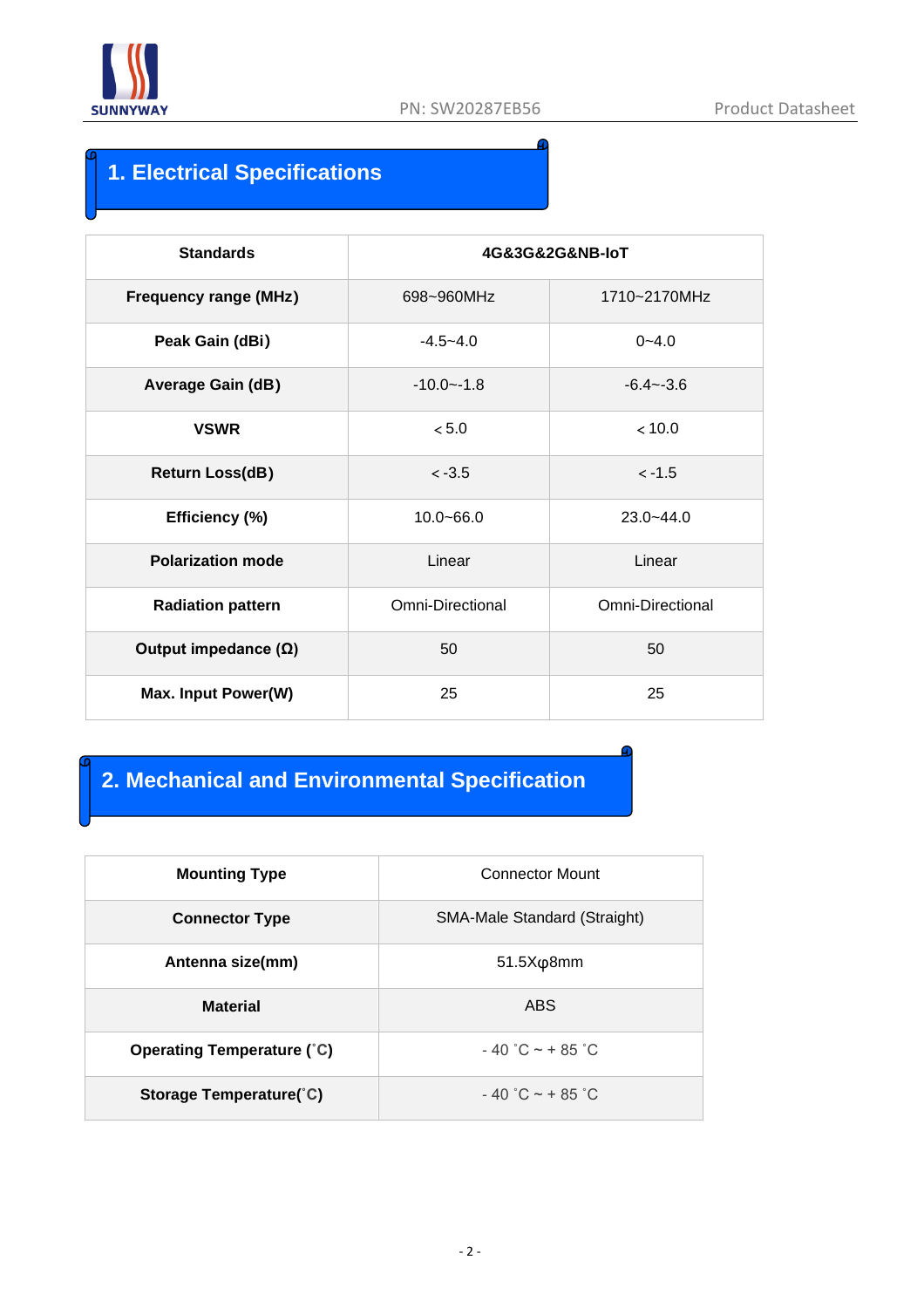

### **3. Antenna parameters**

#### 3.1 General Data

| FRE (MHz)          | 698     | 960    | 1710   | 2170   |
|--------------------|---------|--------|--------|--------|
| <b>VSWR</b>        | 3.8     | 4.7    | 7.3    | 9.2    |
| <b>Return Loss</b> | $-4.6$  | $-3.6$ | $-2.3$ | $-1.8$ |
| Eff $(\% )$        | 10.0    | 44.1   | 24.6   | 23.6   |
| Average Gain (dB)  | $-10.0$ | $-3.5$ | $-6.1$ | $-6.3$ |

#### 3.2 VSWR



#### 3.3 Return Loss

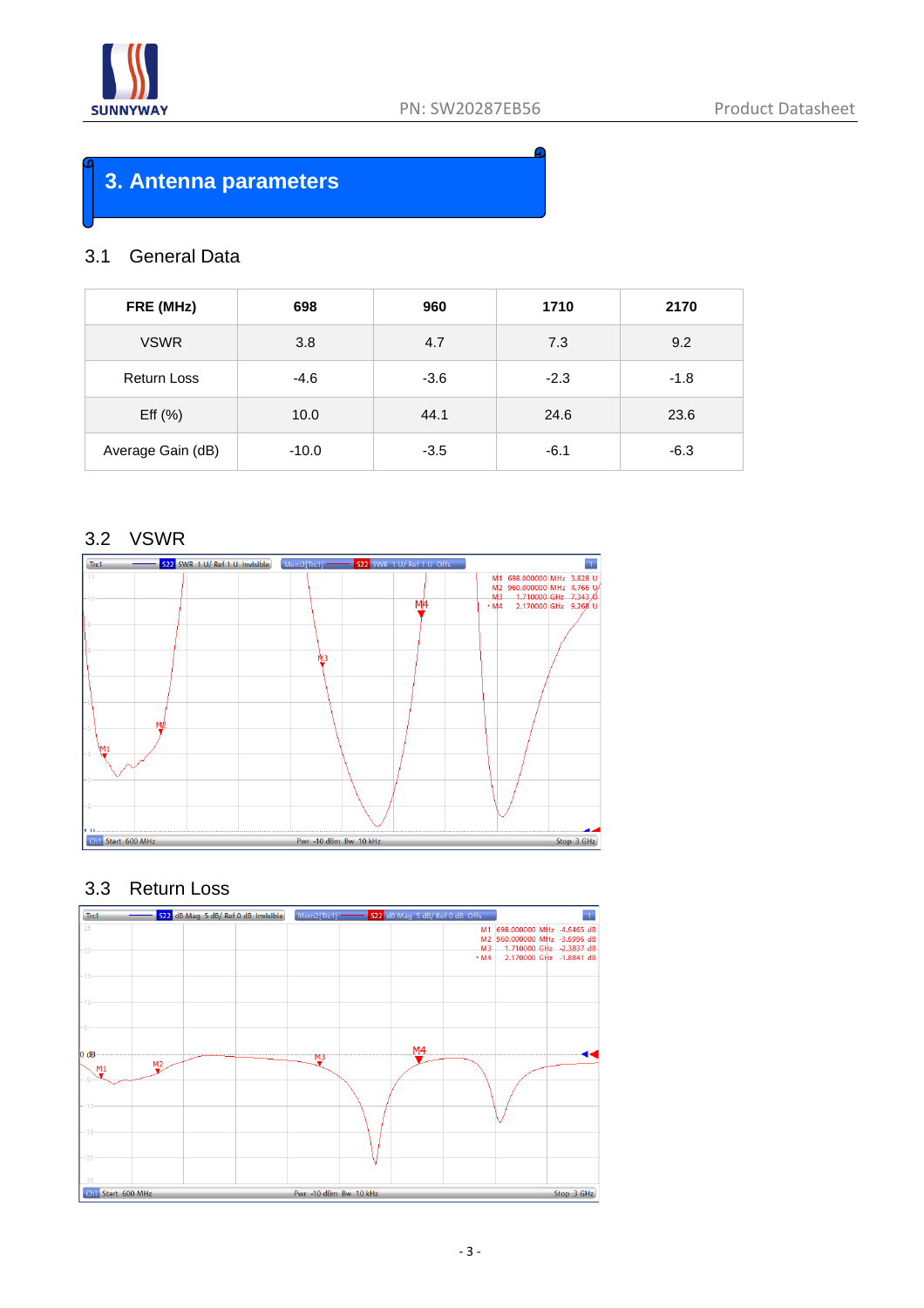

#### 3.4 Efficiency





### 3.5 Gain



#### 3.6 Directional pattern

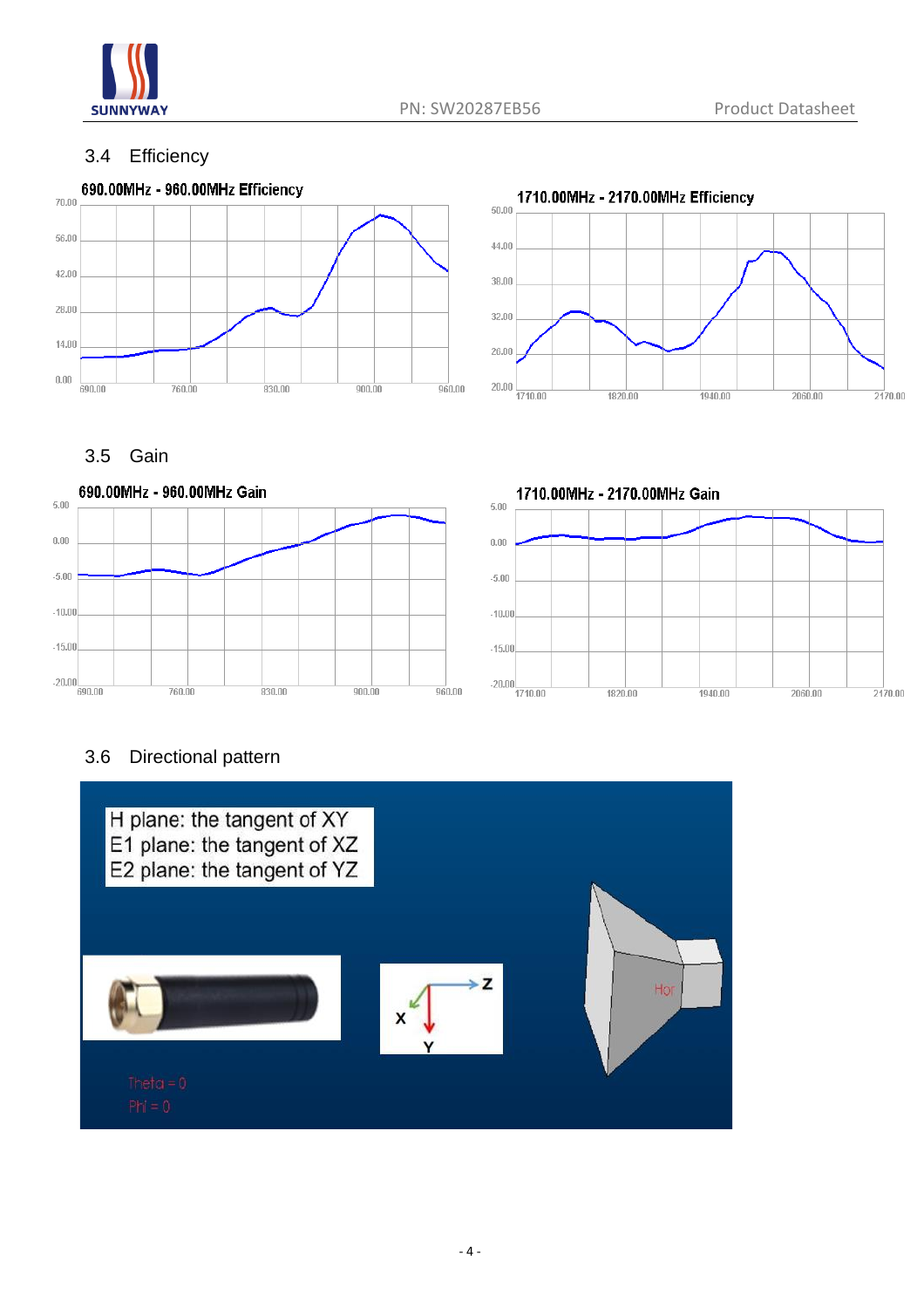